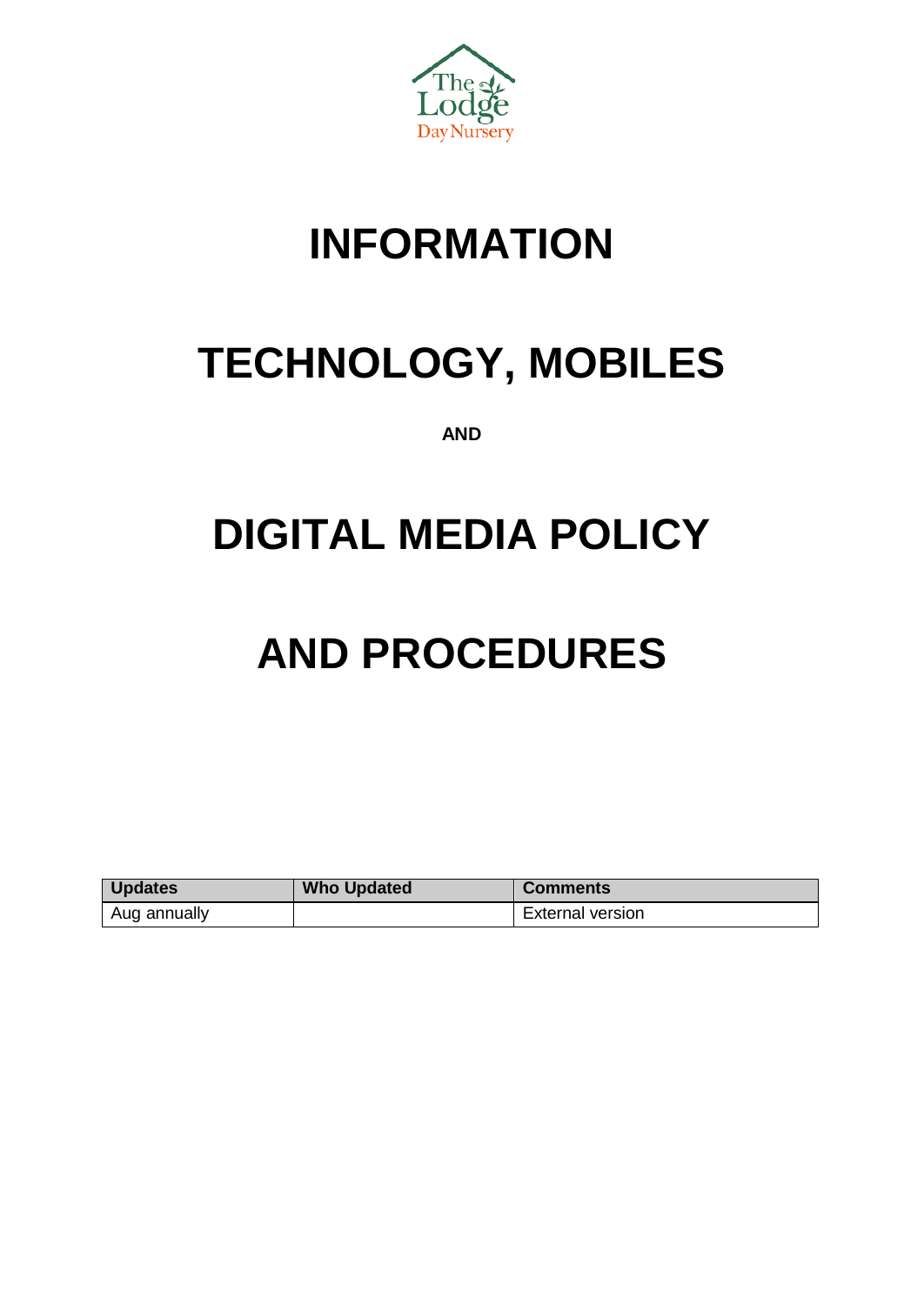# **TABLE OF CONTENTS**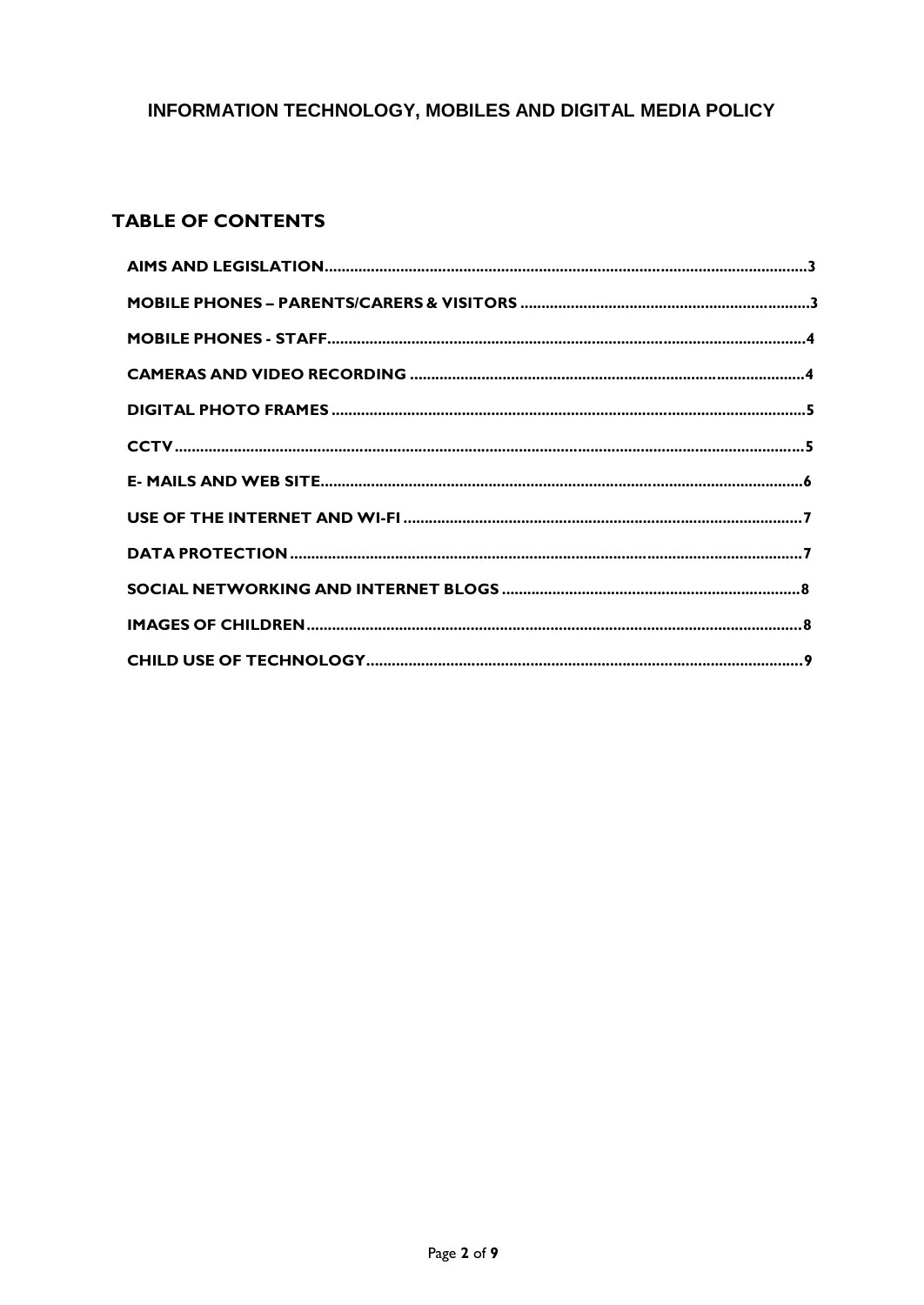#### **AIMS AND LEGISLATION**

It is our aim to ensure that all digital information that is used, recorded, transmitted or archived is managed in a way that will provide an environment in which children, parents and staff are safe from incorrect or inappropriate use. By so doing this will eliminate the following concerns:

- The inappropriate use of recording devices around children.
- The inappropriate use of Information Technology or other digital media..

This policy lays down clear guidelines which will ensure that everyone connected with the Nursery adheres to what we would deem as acceptable use of technology and media. In putting together this policy we have been mindful of the key objectives of the following legislation:

- The Computer Misuse Act (1990)
- The Copyright, Design and Patents Act (1988)
- The Data Protection Act (1998)
- Defamation Act (1996)
- Obscene Publications Act (1959)
- The Protection of Children Act (1978)
- The Criminal Justice Public Order Act (1994)
- The Telecommunications Act (1984)
- The Health and Safety at Work Act (1974)
- Discrimination Act (1975
- The Race Relations Act (1976)
- The CCTV Code of Practice produced by the Information Commissioner;
- The Human Rights Act 1998;
- The Regulation of Investigatory Powers Act 2000;

Clearly there is far too much information contained in these acts to disseminate here. Furthermore, we cannot be held liable if a parent / carer or visitor to the Nursery is in contravention of the law in this regard and we have exercised all reasonable care to ensure digital data is used in a responsible manner. Please refer to the Information and Technology Acceptable Use Policy for staff and internal use for a complete view of how technology is deployed within the Nursery.

#### **MOBILE PHONES – PARENTS/CARERS & VISITORS**

- This policy includes all devices that are capable of mobile communication including but not limited to mobile phones, iPads and other tablets, netbooks, satellite phones etc.
- The Nursery allows parents/carers and visitors to bring in personal mobile telephones and devices for their own use.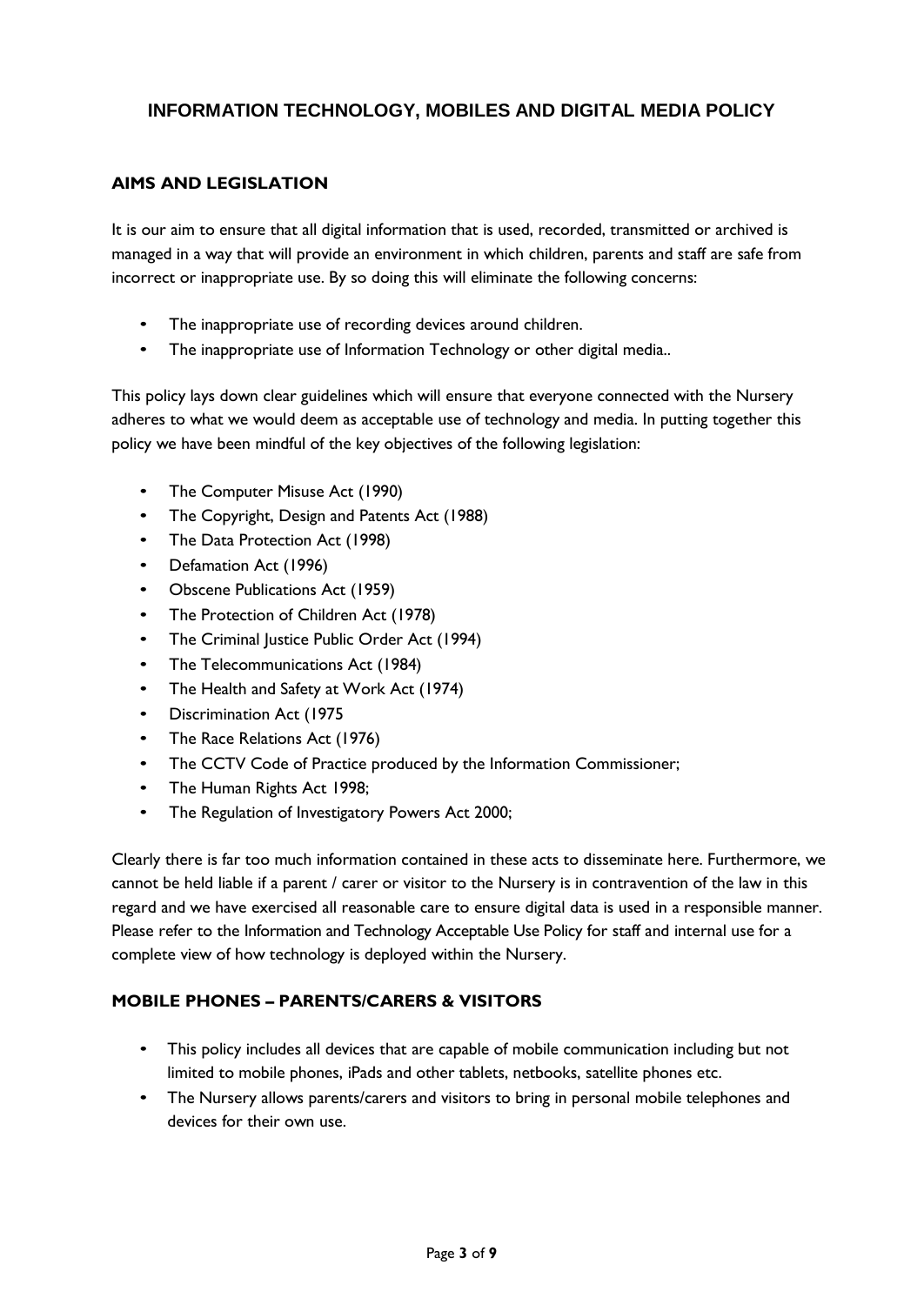- Parents/carers and visitors must ensure that their mobile phones/devices are either switched off or in silent mode.
- If a call to or from the mobile is urgent then the Nursery has designated areas where the phone can be used or parents/carers and visitors are welcome to take or receive calls on the Nursery landline 01473 282811
- We would respectfully ask that parents/carers or visitors do not contact staff during working hours on their mobile phones unless in an emergency and other methods of contact have failed.
- Should inappropriate use of a mobile phone be reported or observed then the Manager may need to take appropriate action proportionate to the incident.

#### **MOBILE PHONES - STAFF**

- Whilst documenting children's progress, staff are only permitted to use the nursery tablets and cameras.
- Staff must ensure that they do not have Nursery cameras and tablets on their person when they are in nappy changing rooms and toilets.
- Personal mobile phones and other digital media must be stored in staff lockers.
- During opening hours, the use of personal mobile phones and other digital media is restricted to the Staff Room only.
- Staff should also remember that use of these items outside of break times is also restricted.
- If staff have a personal emergency they are free to use one of the Nursery phones that are located in each room.
- If a member of staff needs to have their phone in close proximity (due to a family emergency or similar), prior permission must be sought from a Nursery Manager. Under these circumstances the phone must be placed in the office and the member of staff will be notified if their phone has received a call or text message.
- During group outings, Room Leaders will agree with management, the appropriate use of their own mobile phones (in order to maintain contact with the Nursery and in case of emergencies)
- Should there be any cause for concern over the inappropriate use of personal or Nursery digital devices, the Nursery Manager reserves the right to check the image contents of the devices in question.
- If inappropriate material is found, then our Local Authority Designated officer (LADO) will be contacted immediately. We will then take immediate action, following the the LADO's guidance.

#### **CAMERAS AND VIDEO RECORDING**

Photographs or videos taken for the purpose of recording a child or group of children participating in activities or celebrating their achievements is an effective form or recording their progression in the Early Years Foundation Stage. However, it is essential that photographs are taken and stored appropriately to safeguard the children in our care.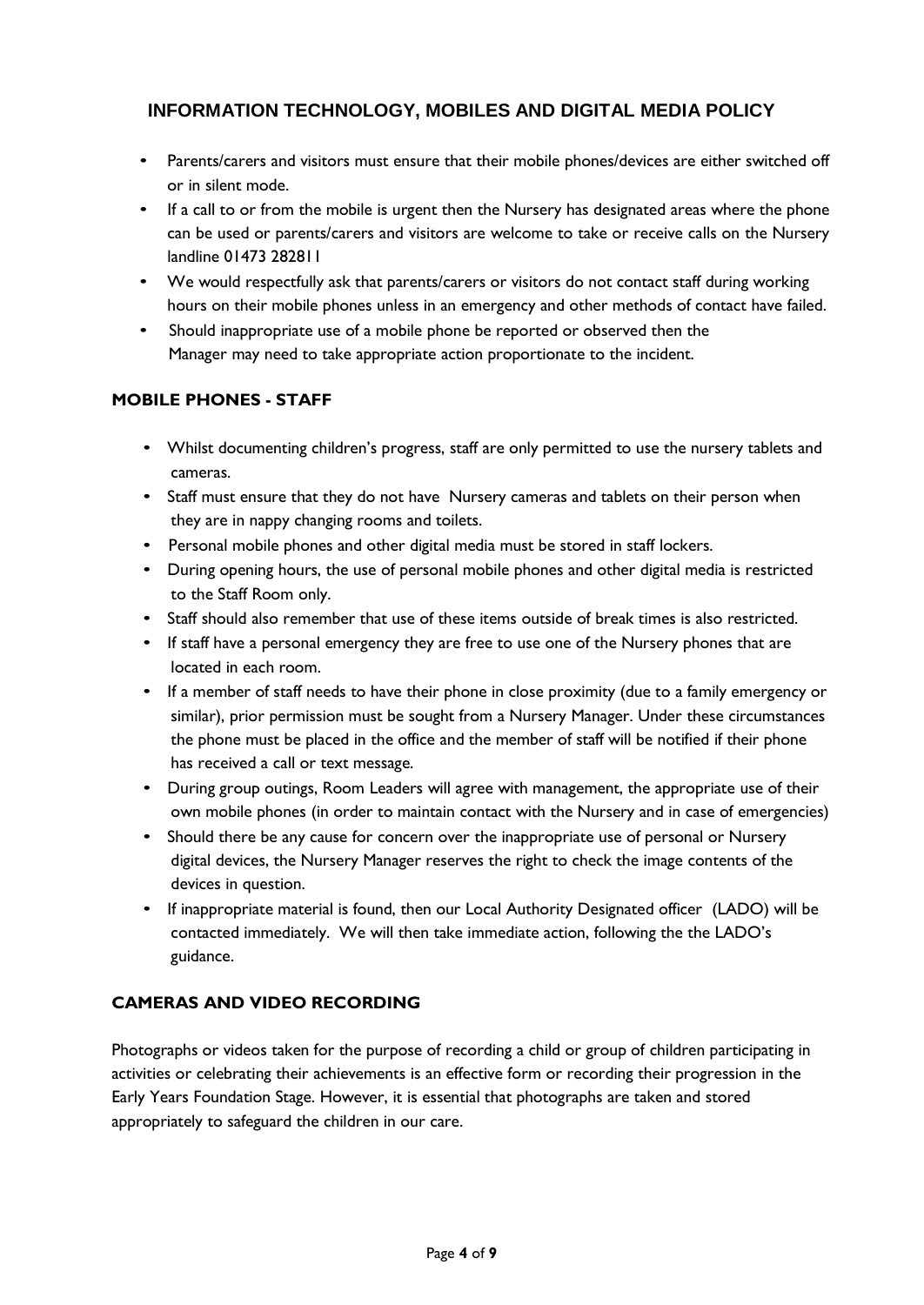- Parental or guardian consent must be given before the Nursery takes photos or videos of their children.
- Because some parents may have withheld their consent for photos or videos of their children to be taken by any external agent from the Nursery, we do not allow any cameras or recording devices into the Nursery (except mobile phones as per 1.2).
- From time to time it may be possible for parents to take pictures of their children in the Nursery for special events such as birthdays or Christmas parties. The Manager will advise on what is appropriate use and taking into account other parent's wishes for their own children.
- We refer you to our main IT Acceptable Use policy (staff) for information on how staff will use recording devices.

#### **DIGITAL PHOTO FRAMES**

- Are not to be taken outside the Nursery.
- Only authorised images taken inside the Nursery can be displayed on the DPF.

## **CCTV**

CCTV cameras are used for the purpose of security, child settling-in sessions and internal staff training. All cameras are located in prominent positions within public and staff view and do not infringe on clinical or sensitive areas. All CCTV surveillance is automatically recorded and any breach of these Codes of Practice will be detected via controlled access to the system and auditing of the system.

- Signs have been put up to ensure staff and visitors are aware they are entering an area that is covered by CCTV surveillance equipment.
- All images are digitally recorded and stored securely within the systems hard drives, for up to 30 days when they are then automatically erased.
- Located within the IT office is the CCTV recording equipment which is only accessible to authorised staff.
- Where the images are required for evidential purposes in legal or disciplinary proceedings, a DVD-r disc recording is made and placed in a sealed envelope signed and dated and held by the Manager until completion of the investigation.
- Only persons trained in the use of the equipment and authorised by the Manager can access data.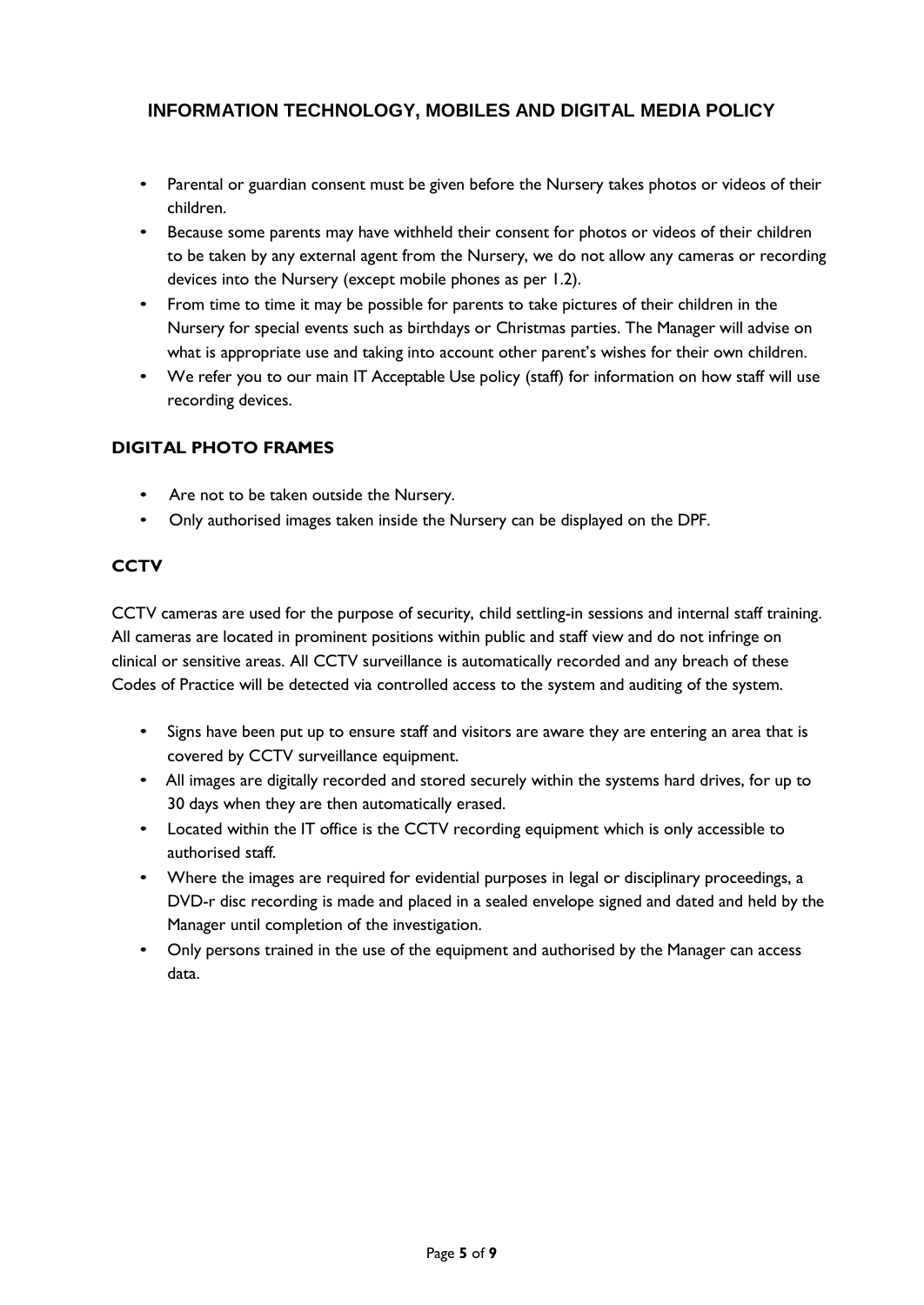#### **E- MAILS AND WEBSITE**

The Nursery's main purpose in providing IT facilities for email is to support the administration, parent partnership, care and learning, and approved business activities of the Nursery. IT facilities provided by the Nursery for email should not be abused. An absolute definition of abuse is difficult to achieve but certainly includes (but is not necessarily limited to):

- Creation or transmission of material which brings the Nursery into disrepute.
- Creation or transmission of material that is illegal.
- The transmission of unsolicited commercial or advertising material, chain letters, press releases or other junk-mail of any kind.
- The unauthorised transmission to a third party of confidential material concerning the activities of the Nursery.
- The transmission of material such that this infringes the copyright of another person, including intellectual property rights.
- Activities that unreasonably waste staff effort or networked resources, or activities that unreasonably serve to deny service to other users.
- Activities that corrupt or destroy other users' data or disrupt the work of other users.
- Unreasonable or excessive personal use.
- Creation or transmission of any offensive, obscene or indecent images, data or other material.
- Creation or transmission of material which is designed or likely to cause annoyance, inconvenience or anxiety.
- Creation or transmission of material that is abusive or threatening to others, serves to harass or bully others, discriminates or encourages discrimination on racial or ethnic grounds, or on grounds of gender, sexual orientation, marital status, disability, political or religious beliefs.
- Creation or transmission of defamatory material or material that includes claims of a deceptive nature.
- Activities that violate the privacy of others or unfairly criticise, misrepresent others; this includes copying distribution to other individuals.
- Creation or transmission of anonymous messages or deliberately forging messages or email header information, (i.e. without clear identification of the sender) or for 'flaming'.

Parents/carers and visitors are requested to only send email to [hello@lodgedaynursery.co.uk](mailto:hello@lodgedaynursery.co.uk) which is a safe and confidential email address used by management only. Staff have their own room email addresses for EYFS use only.

We use email to send out a variety of document such as invoices, statements, observations and newsletters. If a parent/carer or visitor does not wish to receive email, then the Nursery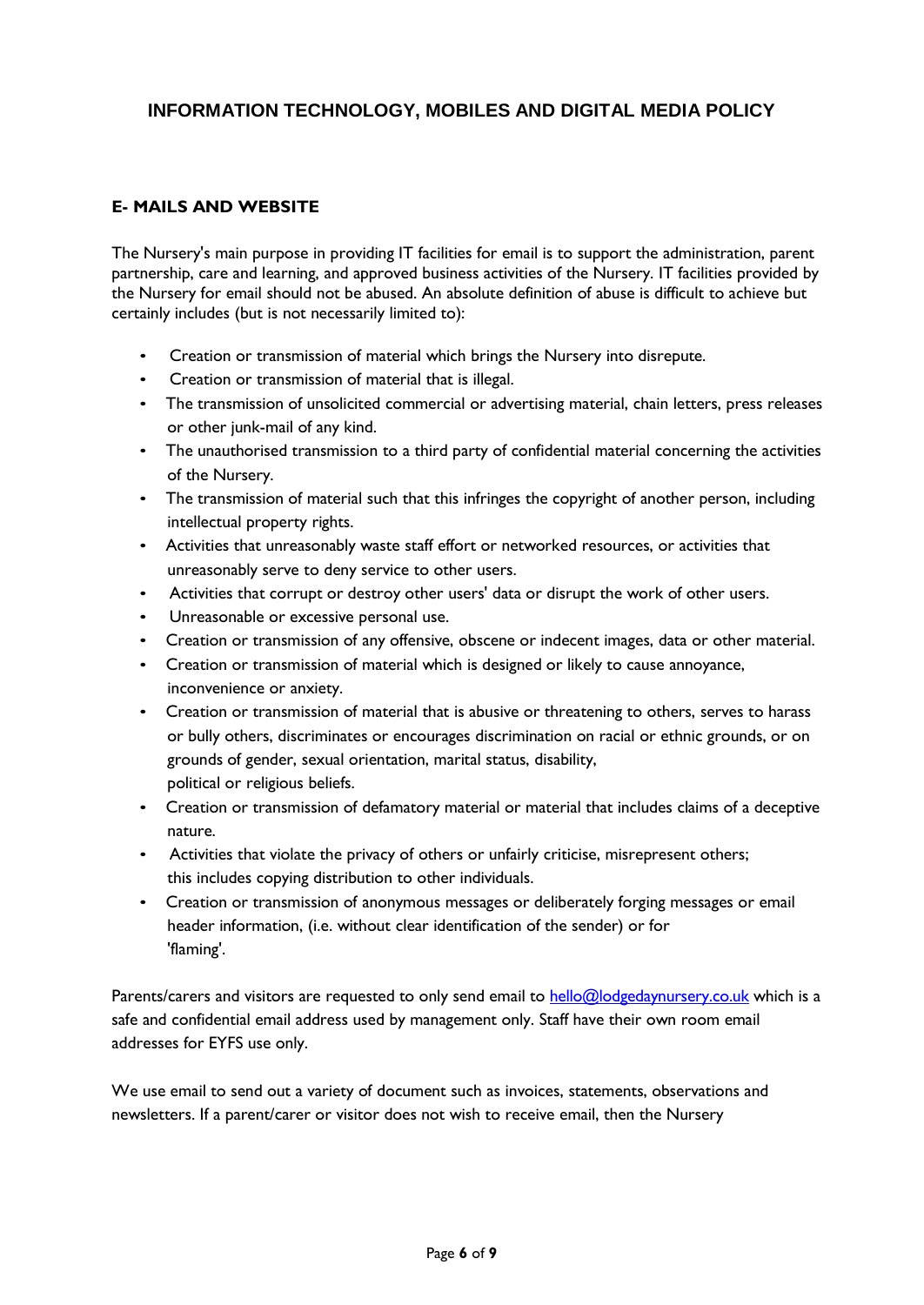operates an unsubscribe policy.

#### **USE OF THE INTERNET AND WI-FI**

Use of the internet in exceptional circumstances by parents/carers or visitors is permitted with the approval of the Manager and where it complies with appropriate use:

- Complies with current legislation
- Uses the internet in an acceptable way
- Does not create unnecessary risk to the Nursery by misuse

Under no circumstances will the Nursery Wi-Fi password be given out to parents/ carers or visitors.

The Nursery's website has been audited and complies with all current legislation. No material relating to parents/carers, visitors or children will be published on our web site without due consent.

#### **DATA PROTECTION**

The Nursery is required to process relevant personal data as part of its operation and shall take all reasonable steps to do so in accordance with this policy.

The Nursery registers its data protection obligations each year with the ICO (Information Commissioner's Office).

Data processing may include obtaining, recording, holding, disposing, destroying or otherwise using data. The Nursery will endeavour to ensure that all personal data is processed in compliance with this policy and the principles of the Data Protection Act 1998.

Any information which falls within the definition of personal data and is not otherwise exempted will remain confidential and will only be disclosed to third parties with the consent of the appropriate individual or under the terms of this policy.

The Nursery may from time to time be required to process sensitive personal data regarding a child in our care. We will share this data where there is a legal obligation to do so such as in a child protection investigation.

The following must be adhered to at all times:

- Children's records must be kept in a locked cupboard or cabinet at all times.
- Information held on Instant Nursery Manager is only available to authorised staff.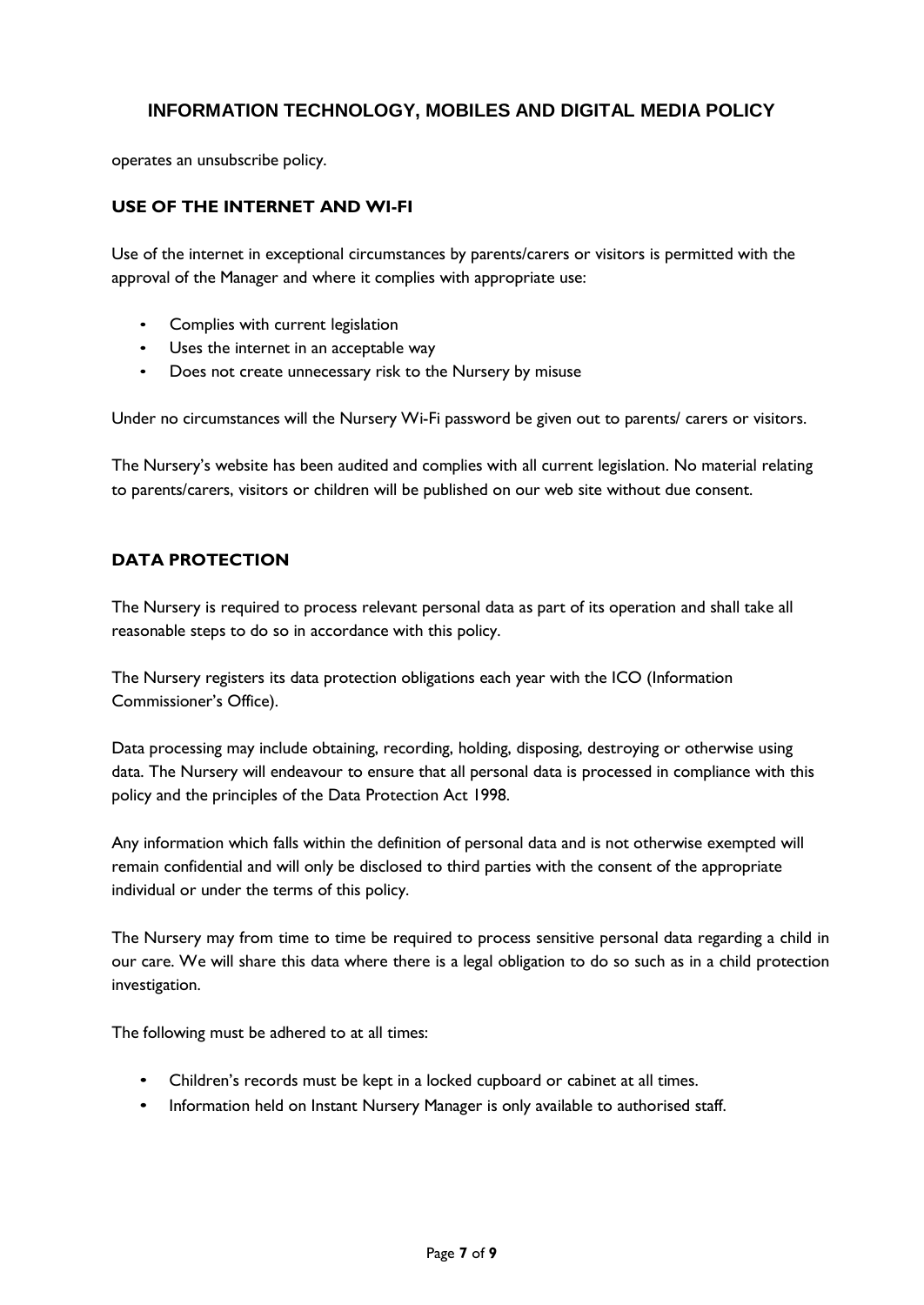- Staff must only have access to child data that is required to be used for the safety of the child, for example emergency contact numbers, care plan information etc, or for the purposes of fulfilling our obligations under the EYFS learning and development.
- No personal records must be removed from site unless authorised by the Manager, for example staff must not take records home.
- Record sharing can only take place with either the parents' consent or on the authority of the Safeguarding Team or LADO.
- Any documentation that needs to be destroyed must be shredded.
- Documents that are required to be retained must be stored as per Nursery guidelines.
- If a parent wishes to find out what information we hold on their child, then they should request this in writing and there may be an administrative charge of £10.

(See Data Protection Policy for Ipswich School)

#### **SOCIAL NETWORKING AND INTERNET BLOGS**

The Nursery realises that social networking has now become an integral part of everyday life and that many people enjoy membership of social network sites such as Facebook or Twitter. However, we are also well aware that these sites can become a negative forum for complaining or gossiping and care must be taken not to breach our confidentiality policy or offend anyone when using these sites. We request that if parents/carers/ visitors mention the Nursery in the context of social media that:

- Please do not invite staff members to be friends via a social network.
- Please do not discuss nursery business on any network site. All issues or concerns must be discussed with the Nursery staff or management.
- Please not to place photos from a Nursery event of any kind onto a social network site.

#### **IMAGES OF CHILDREN**

We regularly take individual or group photographs of the children in our care. These images may be used for display inside the Nursery areas, in our information guide or on our website. We also use the images for teaching, observation and publicity purposes. The School has been using photographs of children in such ways for many years with no problems. However to comply with the Data Protection Act 1998 the Nursery requires permission from parents/carers to take these photographs. As a Nursery we promise to:

- Seek parental permission for images to be taken or used for teaching, observation and publicity purposes for every child in our care.
- Not identify individual children in our displays or on our website without prior parental consent
- Use only the Nursery cameras and mobile devices to take photographs.
- Ensure all staff are aware that the use of personal mobile phones to take photos or videos is not permitted – failure to adhere to this will lead to disciplinary action.